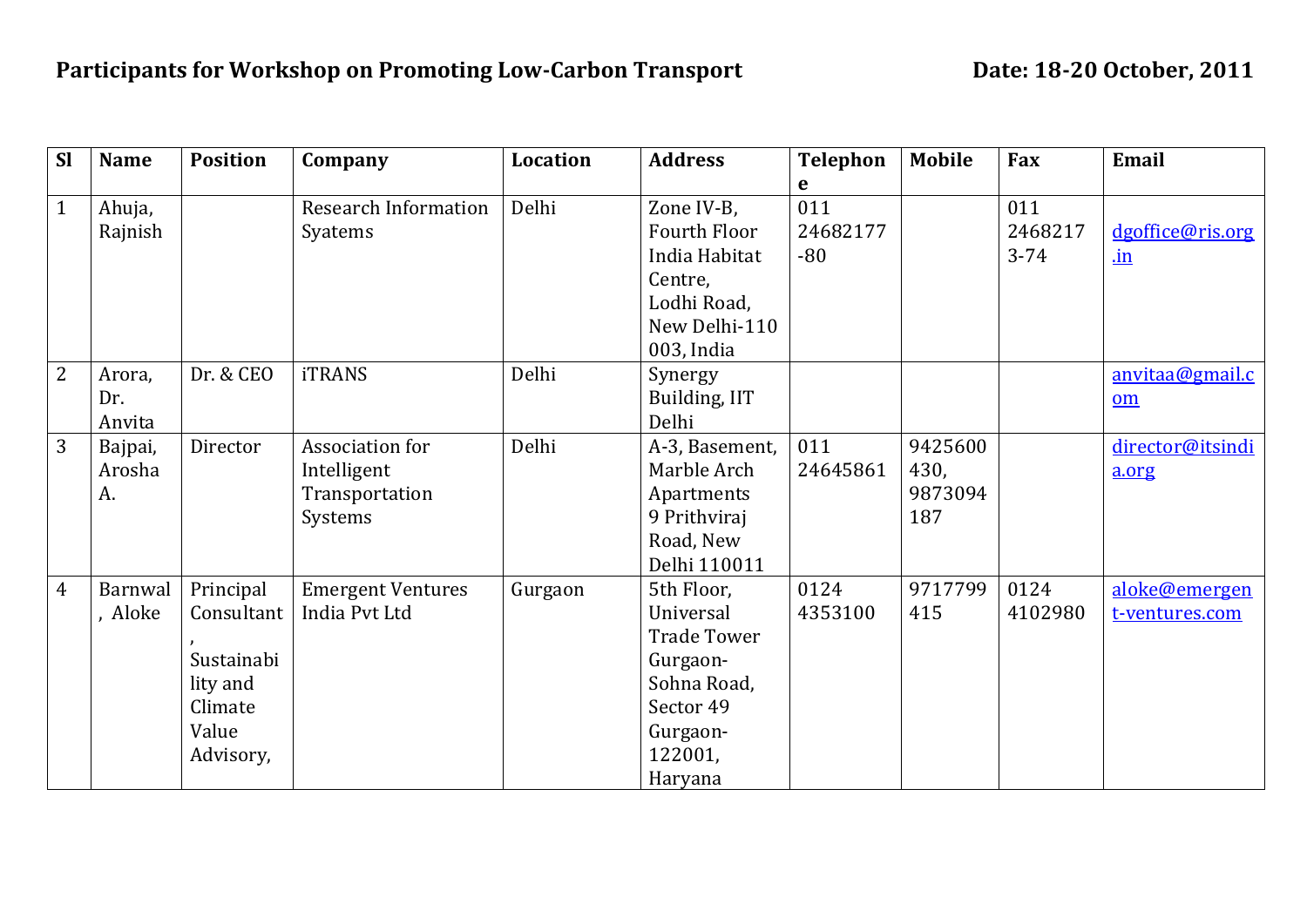| 5              | Bazaz,         | Expert     | Winrock International      | Delhi     | S-212, Second | $011 -$  | 8130135 | amir@winrocki   |
|----------------|----------------|------------|----------------------------|-----------|---------------|----------|---------|-----------------|
|                | Dr. Amir       | Consultant | India                      |           | Floor,        | 26013876 | 407     | ndia.org        |
|                | B              | , NATCOM   |                            |           | Panchsheel    |          |         |                 |
|                |                | Project    |                            |           | Park          |          |         |                 |
|                |                | Manageme   |                            |           | New Delhi 110 |          |         |                 |
|                |                | nt Cell    |                            |           | 017           |          |         |                 |
|                |                |            |                            |           |               |          |         |                 |
| 6              | Bhadoo,        | Municipal  | Rajkot Municipal           | Rajkot    | Dhebar Road,  |          |         | mc rmc@yahoo.   |
|                | Ajay           | Commissio  | Corporation                |           | Rajkot-360001 |          |         | co.in           |
|                |                | ner        |                            |           |               |          |         |                 |
| $\overline{7}$ | <b>Bhandar</b> | Student    | <b>Faculty of Planning</b> | Ahmedabad | Navrangpura,  |          |         | priyanka_nithm  |
|                |                |            | and Public Policy,         |           | Ahmedabad-    |          |         | r@yahoo.com     |
|                | Priyank        |            | <b>CEPT University</b>     |           | 380009        |          |         |                 |
|                | a              |            |                            |           |               |          |         |                 |
| 8              | Chhajed,       | Student    | <b>Faculty of Planning</b> | Ahmedabad | Navrangpura,  |          |         | ar.pareshchhaje |
|                | Paresh         |            | and Public Policy,         |           | Ahmedabad-    |          |         | d@yahoo.com     |
|                |                |            | <b>CEPT University</b>     |           | 380009        |          |         |                 |
| 9              | Chokka         |            | <b>Centre for Policy</b>   | Delhi     | Dharam Marg,  | $011 -$  |         |                 |
|                | kula,          |            | Research, New Delhi        |           | Chanakyapuri, | 26115273 |         |                 |
|                | Srinivas       |            |                            |           | New Delhi -   | $-76(4)$ |         |                 |
|                |                |            |                            |           | 110021        | Lines)   |         |                 |
| 10             | Dahdee         |            | <b>SG Architects</b>       | Delhi     |               |          |         |                 |
|                | ch,            |            |                            |           |               |          |         |                 |
|                | Ankur          |            |                            |           |               |          |         |                 |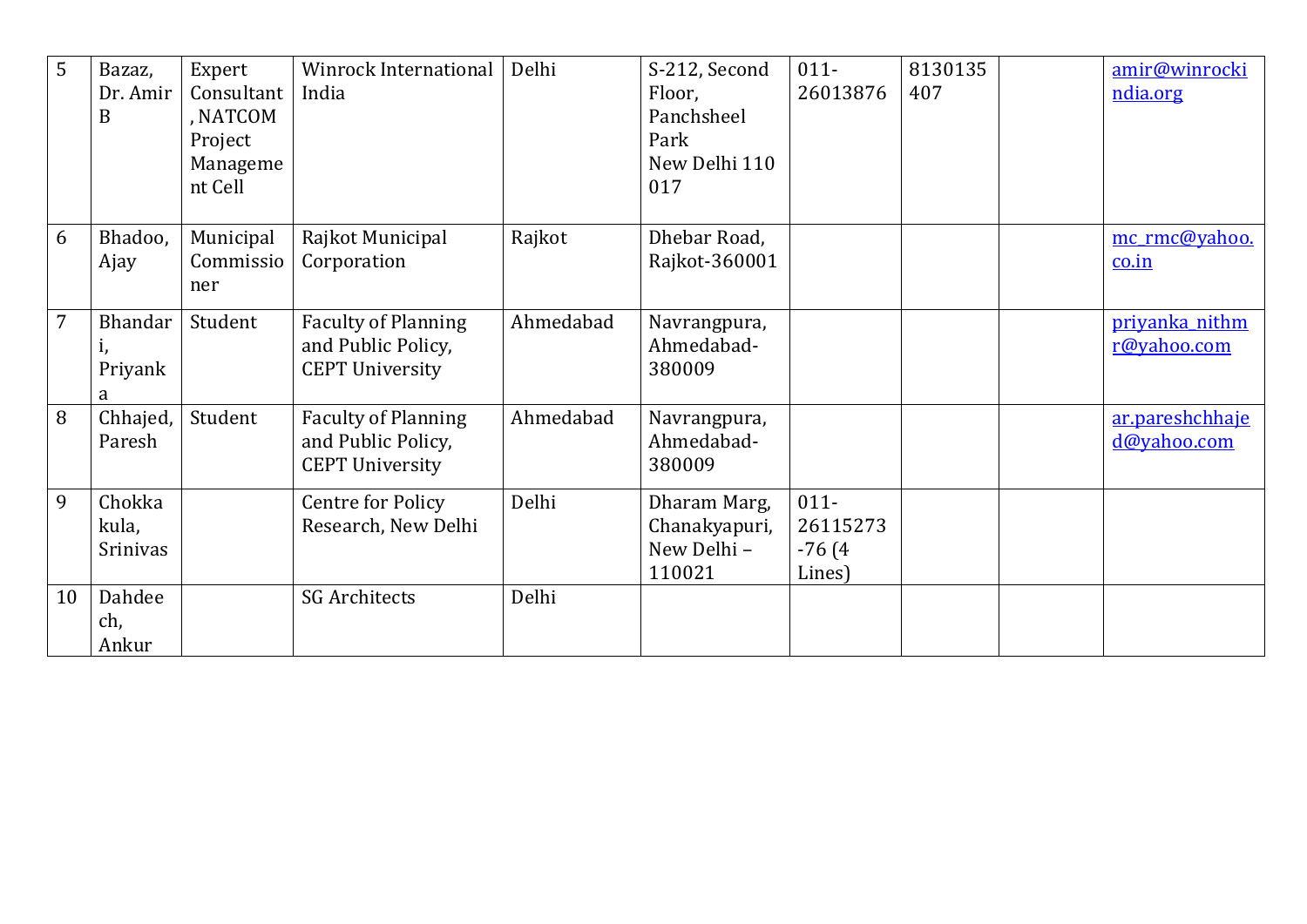| 11 | Dasgupt<br>a<br>Purnam<br>ita  |                                              | <b>Institute of Economic</b><br>Growth                                                      | Delhi     | University<br>Enclave<br>University of<br>Delhi (North<br>Campus)<br>Delhi 110 007,<br>India                                                                              | $011 -$<br>27666364<br>/6367,<br>27667101<br>/7288/73<br>65/7424 | $011 -$<br>2766741<br>$\boldsymbol{0}$ | purnamita.dasg<br>upta@gmail.co<br>$\underline{m}$ |
|----|--------------------------------|----------------------------------------------|---------------------------------------------------------------------------------------------|-----------|---------------------------------------------------------------------------------------------------------------------------------------------------------------------------|------------------------------------------------------------------|----------------------------------------|----------------------------------------------------|
| 12 | Dasgupt<br>a,<br>Subhaga<br>to | SNPUPR,<br>DFID-GOI<br>Project,<br>New Delhi | <b>DFID</b>                                                                                 | Delhi     | DFID, British<br>High<br>Commission,<br><b>B-28 Tara Cres</b><br>cent, Qutab Ins<br>titutional Area,<br>New Delhi-<br>110016                                              | $011 -$<br>26529123                                              | $011 -$<br>2652964<br>$\mathbf{1}$     | shubhagato@ho<br>tmail.com, s-<br>das@dfid.gov.uk  |
| 13 | Date,<br>Abhijeet              | Research<br>Associate                        | Centre for Urban<br>Equity; Faculty of<br>Planning and Public<br>Policy, CEPT<br>University | Ahmedabad | Navrangpura,<br>Ahmedabad-<br>380009                                                                                                                                      |                                                                  |                                        | adatey@gmail.c<br>$om$                             |
| 14 | Dhar,<br>Dr.<br>Subash         | Senior<br>Economist                          | <b>Systems Analysis</b><br>Division, UNEP Risoe<br>Centre                                   | Roskidle  | Technical<br>University of<br>Denmark,<br><b>Risoe National</b><br>Laboratory for<br>Sustainable<br>Energy,<br>Frederiksborg<br>vej 399, P.O.<br>Box 49,<br>Building 142, | 45467751<br>35                                                   |                                        | sudh@risoe.dtu.<br>dk                              |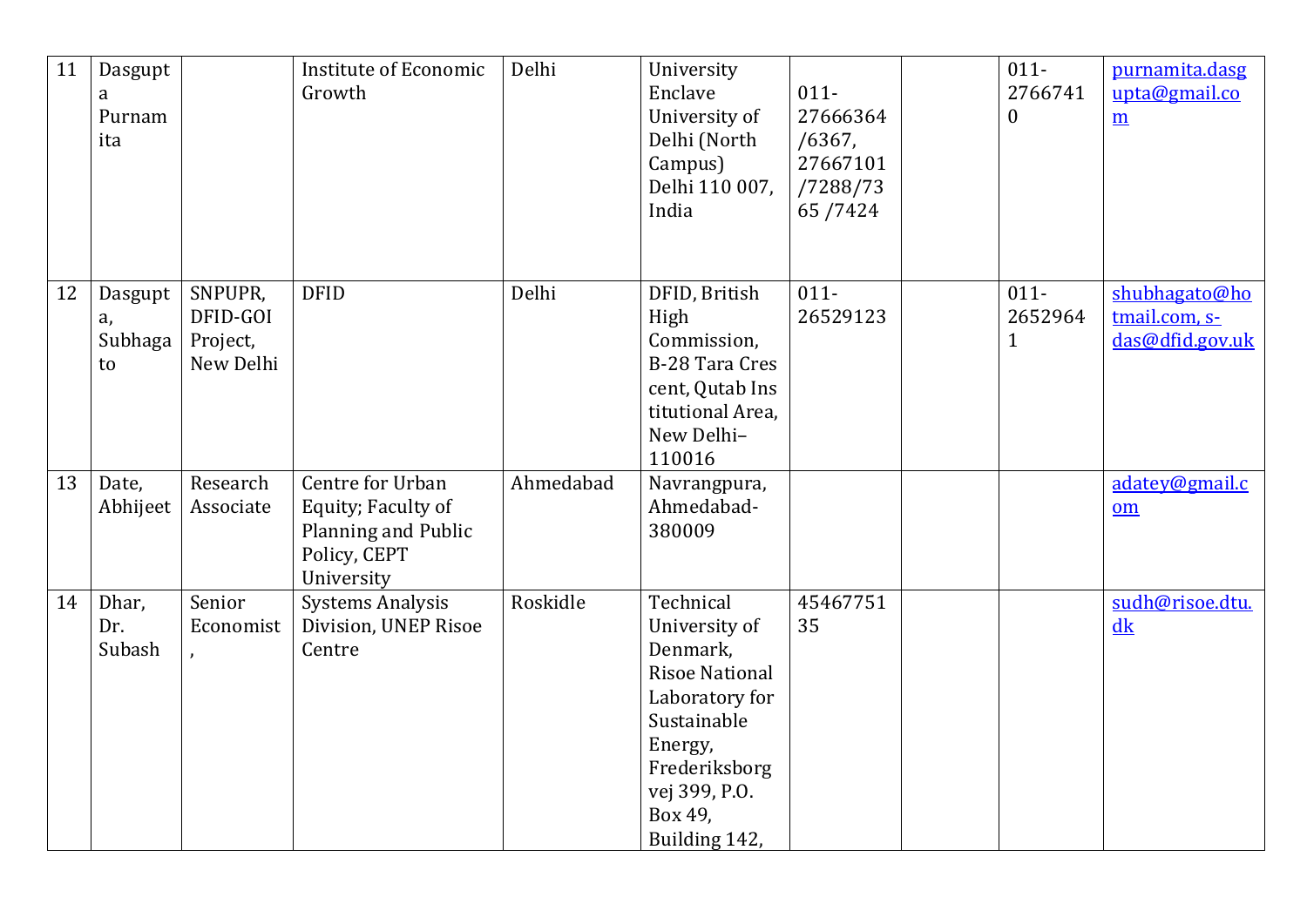|    |                             |                                   |                                                       |          | DK 4000<br>Roskidle,<br>Denmark                                                                                                |                  |                     |                                              |
|----|-----------------------------|-----------------------------------|-------------------------------------------------------|----------|--------------------------------------------------------------------------------------------------------------------------------|------------------|---------------------|----------------------------------------------|
| 15 | Dhariwa<br>l, Vivek         | <b>Business</b><br>Manager        | <b>Emergent Ventures</b><br>India Pvt Ltd             | Gurgaon  | 5th Floor,<br>Universal<br><b>Trade Tower</b><br>Gurgaon-<br>Sohna Road,<br>Sector 49<br>Gurgaon-<br>122001,<br>Haryana, India | 0124-<br>4353100 |                     | vivek.dhariwal<br>@emergent-<br>ventures.com |
| 16 | Dhingra<br>Chhavi           | Urban<br>Transport<br>Specialist, | GIZ, Sustainable<br><b>Urban Transport</b><br>Project | Delhi    | $S-35A$ ,<br>Panchsheel<br>Park, New<br>Delhi 110017,                                                                          | 10<br>47773546,  | 011<br>4777355<br>5 | chhavi.dhingra<br>@gtz.de                    |
| 17 | Ernest,<br>Kamala           |                                   | <b>UNEP</b>                                           | Malaysia |                                                                                                                                |                  |                     | Kamala.Ernest@<br>unep.org                   |
| 18 | Frank,<br>Jurgen            | Councellor                        | Embassy of the<br>Federal Rpublic of<br>Germany       | Delhi    | $6/50$ G,<br>Shantipath,<br>Chanakyapuri,<br>New Delhi-<br>110021                                                              | 011<br>44199163  | 011<br>2687770<br>6 | juergen.frank@<br>diplo.de                   |
| 19 | Gadepal<br>li, S.B.<br>Ravi |                                   | <b>iTRANS</b>                                         | Delhi    | Synergy<br>Building, IIT<br>Delhi                                                                                              |                  |                     | ravi.gadepalli@<br>gmail.com                 |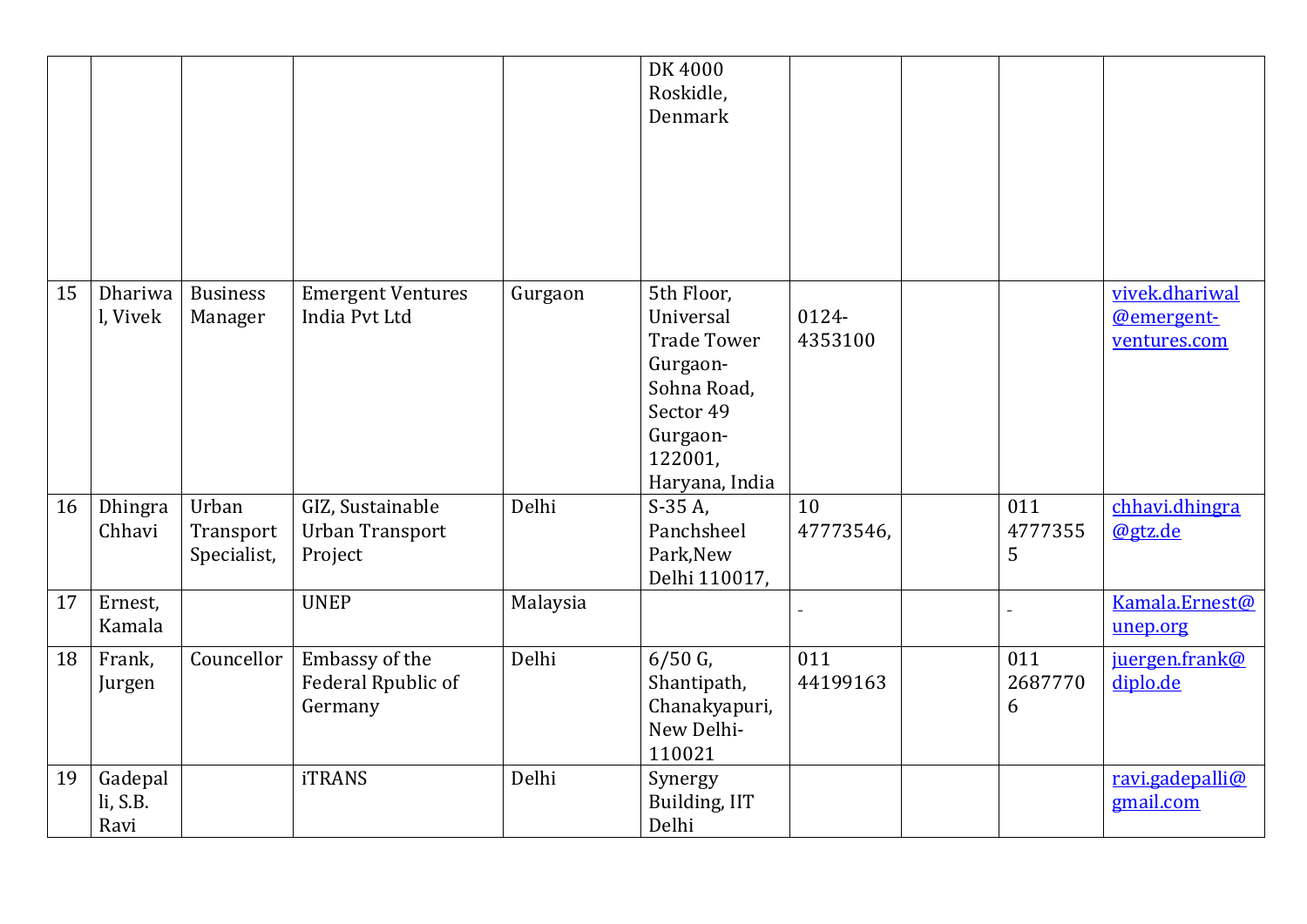| 20 | Gandhi,<br>Sandeep             |                                              | <b>SG Architects</b>                                               | Delhi |                                                                                                            |                                     |                |                                | gandhi.sandeep<br>@gmail.com          |
|----|--------------------------------|----------------------------------------------|--------------------------------------------------------------------|-------|------------------------------------------------------------------------------------------------------------|-------------------------------------|----------------|--------------------------------|---------------------------------------|
| 21 | Ghate,<br>Akshim<br>a          | Fellow                                       | <b>TERI</b>                                                        | Delhi |                                                                                                            |                                     |                |                                | akshima@teri.re<br>s.in               |
| 22 | Ghorpa<br>de,<br>Ashish<br>Rao | Senior<br>Manager -<br>Urban                 | <b>ICLEI</b> Local<br>Governments for<br>Sustainability            | Delhi | Ground Floor,<br>NSIC-STP<br>Complex, NSIC<br>Bhawan, Okhla<br>Industrial<br>Estate, New<br>Delhi - 110020 | 011<br>41067220                     | 9818011<br>633 | 011<br>4106722<br>$\mathbf{1}$ | ashish.rao-<br>ghorpade@iclei.<br>org |
| 23 | Goel,<br>Rahul                 | Project<br>Scientist                         | TRIPPS, Indian<br>Institute of<br>Technology                       | Delhi | Hauz Khas,<br>New Delhi                                                                                    |                                     |                |                                |                                       |
| 24 | Grover<br>Sudeep               | Student                                      | Indian Institute of<br>Technology                                  | Delhi | Hauz Khas,<br>New Delhi                                                                                    |                                     |                |                                |                                       |
| 25 | Gupta,<br>Nupur                | Senior<br>Transport<br>Specialist            | South Asia<br>Sustainable<br>Development, The<br><b>World Bank</b> | Delhi | 50 M,<br>Shantipath,<br>Chanakyapuri,<br>New Delhi-<br>110021                                              | 011<br>41177805,<br>011<br>24617241 |                | 011<br>4117784<br>9            | ngupta1@world<br>bank.org             |
| 26 | Jain<br>Deepty                 | Project<br>Scientist                         | TRIPPS, Indian<br>Institute of<br>Technology                       | Delhi | Hauz Khas,<br>New Delhi                                                                                    |                                     |                |                                |                                       |
| 27 | Jain,<br>Himani                | Programm<br>e Officer,<br>Transport<br>ation | Shakti Sustainable<br><b>Energy Foundation</b>                     | Delhi | Capital Court,<br>104 B/1, 4th<br>Floor<br>Munirka Phase<br>$-III$<br>New Delhi<br>110067                  | $011 -$<br>47474022                 |                | $011 -$<br>4747404<br>3        | himani@shaktif<br>oundation.in        |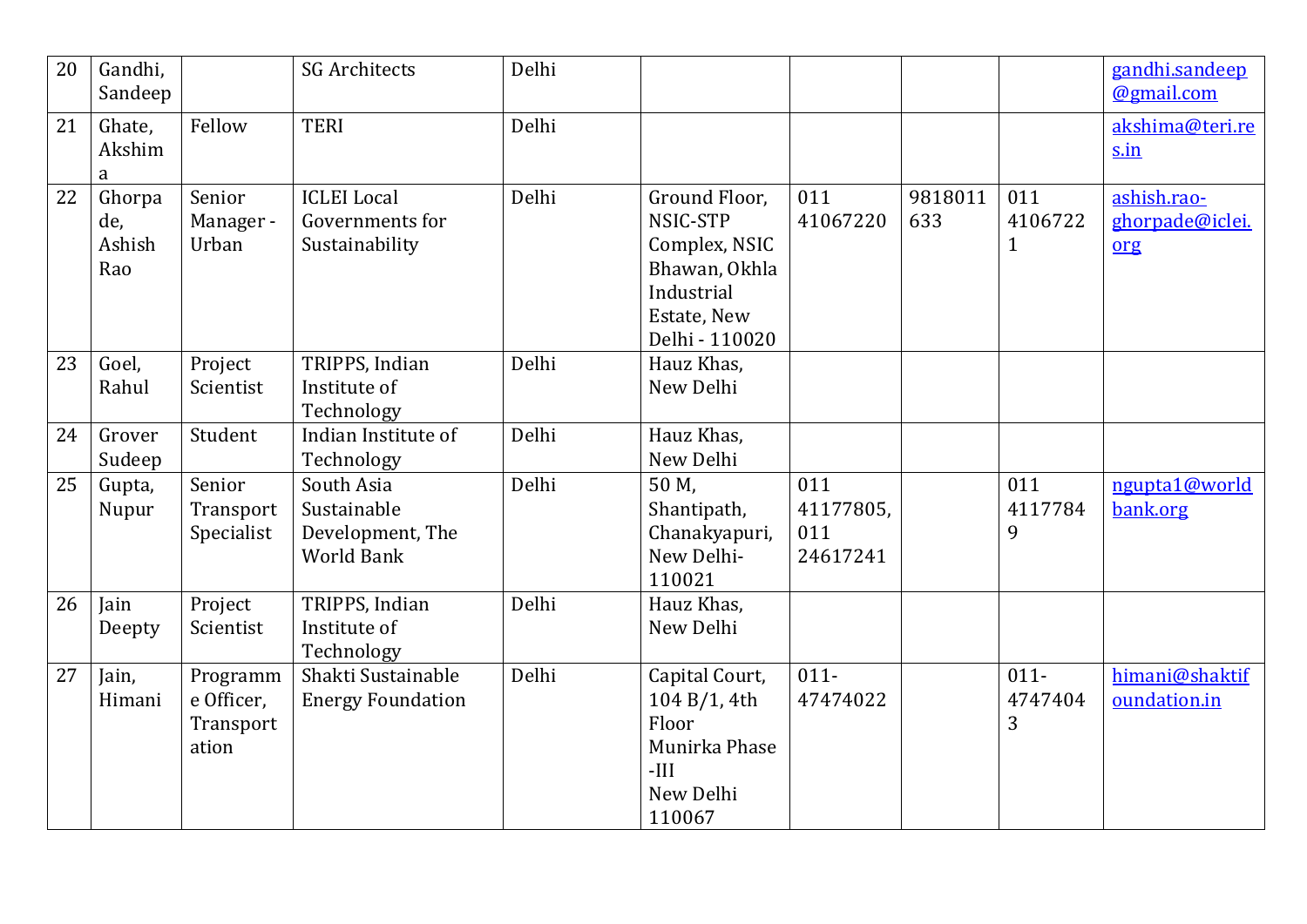| 28 | Jain, Mr.<br>Umang              | Associate -<br>Urban<br>Transport | <b>EMBARQ</b> India                                                                         | Mumbai    | Godrej and<br><b>Boyce</b><br>Premises,<br>Gaswork Lane,<br>Lalbaug Parel,<br>Mumbai-<br>400012 |                                              | 9968297<br>160 | 022<br>2471359<br>$\mathbf{1}$ | ujain@wri.org                                 |
|----|---------------------------------|-----------------------------------|---------------------------------------------------------------------------------------------|-----------|-------------------------------------------------------------------------------------------------|----------------------------------------------|----------------|--------------------------------|-----------------------------------------------|
| 29 | Jha,<br>Abhay N                 |                                   | <b>VOICE</b>                                                                                | Delhi     |                                                                                                 |                                              |                |                                |                                               |
| 30 | Joshi,<br>Prof.<br>Rutul        | Assistant<br>Professor            | Centre for Urban<br>Equity; Faculty of<br>Planning and Public<br>Policy, CEPT<br>University | Ahmedabad | Navrangpura,<br>Ahmedabad-<br>380009                                                            |                                              |                |                                | joshirutul@gma<br>il.com                      |
| 31 | Jyothi,<br>Chava                |                                   | <b>iTRANS</b>                                                                               | Delhi     | Synergy<br>Building, IIT<br>Delhi                                                               |                                              |                |                                | chavajyothi@g<br>mail.com                     |
| 32 | Kalaga,<br>Dr. R. R.            |                                   | Indian Institute of<br>Technology                                                           | Delhi     |                                                                                                 |                                              |                |                                | rrkalaga@civil.ii<br>td.ac.in                 |
| 33 | Kamal,<br>Rakesh                |                                   | <b>SREI</b>                                                                                 | Delhi     |                                                                                                 |                                              |                |                                |                                               |
| 34 | Khanna,<br>Ashish               | Research<br>Analyst               | India Infrastructure<br>Publishing                                                          | Delhi     | B-17, Qutab<br>Institutional<br>Area, New<br>Delhi-110016                                       | 011<br>40687314,<br>011<br>41034600<br>/4601 | 9868078<br>936 | 011<br>2653119<br>6            | ashish.khanna@<br>indiainfrastruct<br>ure.com |
| 35 | Khuran<br>a,<br>Namita          |                                   | <b>TERI</b>                                                                                 | Delhi     |                                                                                                 |                                              |                |                                |                                               |
| 36 | Kinyanj<br>ui,<br>Annema<br>rie |                                   | <b>UNEP</b>                                                                                 | Kenya     |                                                                                                 |                                              |                |                                | <b>Annemarie.Kiny</b><br>anjui@unep.org       |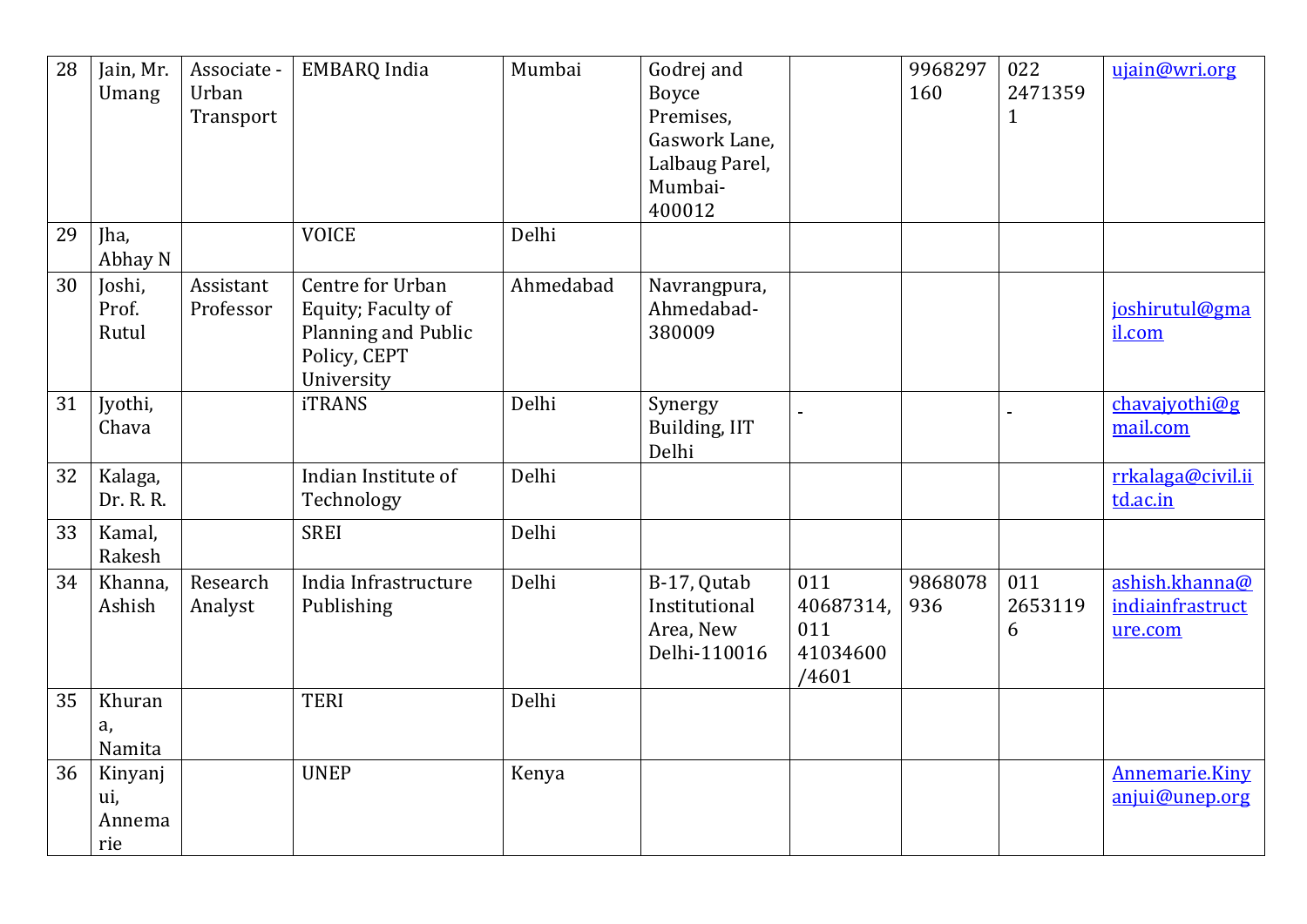|    | Wanjiru                             |                                          |                                                                                             |           |                                                                                                                              |                     |                                    |                                                    |
|----|-------------------------------------|------------------------------------------|---------------------------------------------------------------------------------------------|-----------|------------------------------------------------------------------------------------------------------------------------------|---------------------|------------------------------------|----------------------------------------------------|
| 37 | Krishna,<br>Dr.<br>Sudhir           | Secretary                                | Ministry of Urban<br>Development,<br>Government of India                                    | Delhi     | Nirman<br>Bhawan,<br>New Delhi                                                                                               | $011 -$<br>23062377 | 011<br>2306145<br>9                | secyurban@nic.i<br>$\underline{\mathbf{n}}$        |
| 38 | Kumar,<br>Pramod                    | Town<br>Planner                          | <b>Greater Cochin</b><br>Development<br>Authority                                           | Cochin    |                                                                                                                              |                     |                                    | pramodkumarc<br>p@rediffmail.co<br>$\underline{m}$ |
| 39 | Mahade<br>via,<br>Prof.<br>Darshini | Professor                                | Centre for Urban<br>Equity; Faculty of<br>Planning and Public<br>Policy, CEPT<br>University | Ahmedabad | Navrangpura,<br>Ahmedabad-<br>380009                                                                                         |                     |                                    | darshini@cept.a<br>c.in                            |
| 40 | Manglik,<br>S. K.                   | Vice<br>President                        | Institute of Urban<br>Transport                                                             | Delhi     | Nirman<br>Bhawan<br>Annexe<br>Maulana Azad<br>Road, New<br>Delhi-110 011                                                     |                     |                                    | mangliksk@gma<br>il.com                            |
| 41 | Margon<br>sztern,<br>David          | South Asia<br>Regional<br>Departme<br>nt | <b>ADB</b>                                                                                  | Delhi     |                                                                                                                              |                     |                                    | dmargonsztern<br>@adb.org                          |
| 42 | Mathur<br>Udit                      |                                          | <b>DFID</b>                                                                                 | Delhi     | DFID, British<br>High<br>Commission,<br><b>B-28 Tara Cres</b><br>cent, Qutab Ins<br>titutional Area,<br>New Delhi-<br>110016 | $011 -$<br>26529123 | $011 -$<br>2652964<br>$\mathbf{1}$ |                                                    |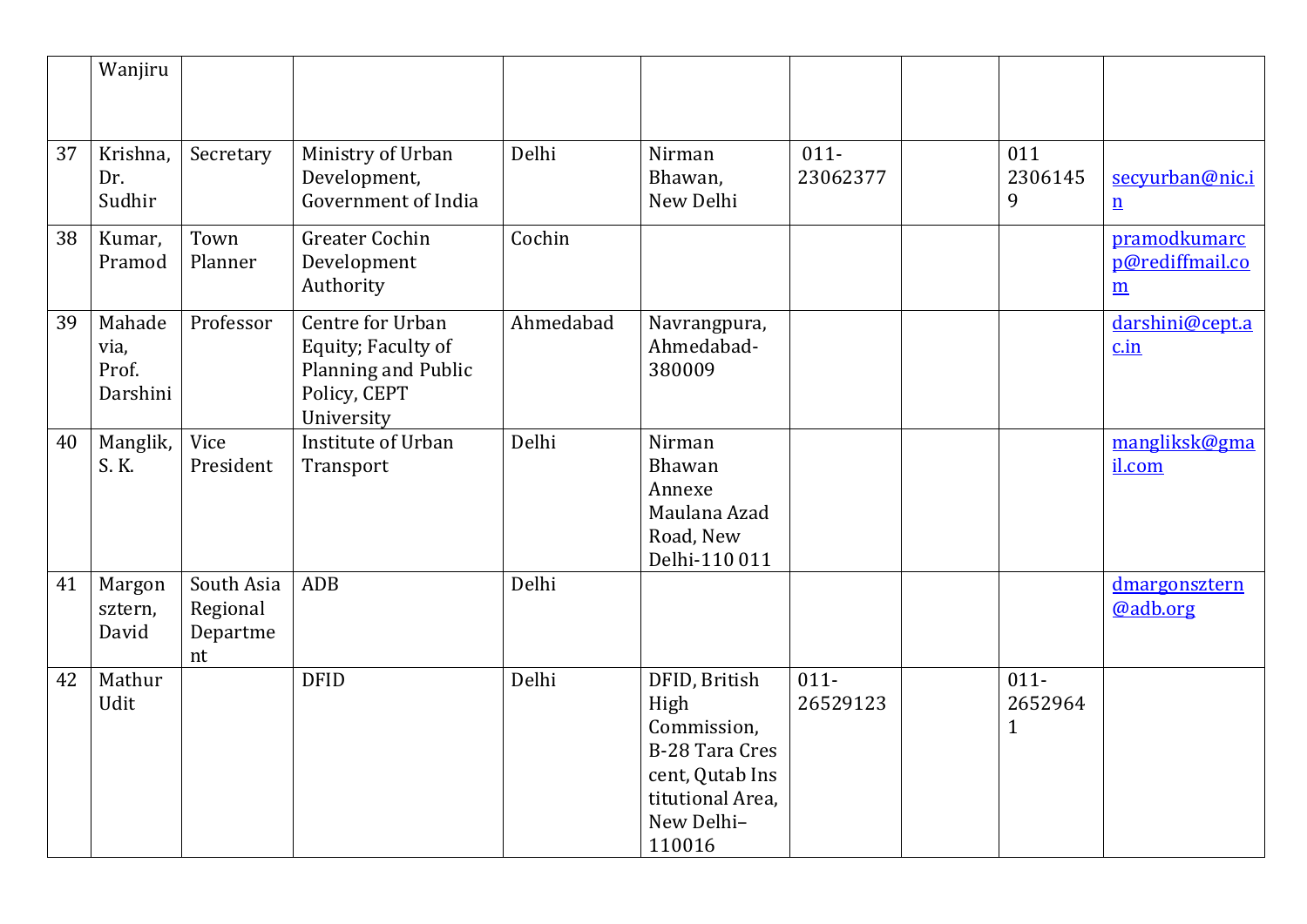| 43 | Mathur,<br>Shalini                            | Research<br>Scholar                                                                          | IMT, Ghaziabaz                                                                      | Ghaziabad |                                                                                                                              |                     |                |                                    | shalinimathurde<br>lhi@yahoo.com          |
|----|-----------------------------------------------|----------------------------------------------------------------------------------------------|-------------------------------------------------------------------------------------|-----------|------------------------------------------------------------------------------------------------------------------------------|---------------------|----------------|------------------------------------|-------------------------------------------|
| 44 | Mathur,<br>Prof.<br>0 <sub>m</sub><br>Prakash | National<br>Technical<br>Advisory<br>Group,                                                  | National Institute of<br><b>Public Finance Policy</b><br><b>PSC</b>                 | Delhi     | 18/2, Satsang<br>Vihar Marg,<br>Special<br>Institutional<br>Area, ND-<br>110 06                                              | $011 -$<br>26563688 | 9891088<br>11  | $011 -$<br>2685254<br>8            | opm@nipfp.org.<br>$\underline{\text{in}}$ |
| 45 | Mathur,<br>Shailesh                           | Electrical<br>Engineer,<br>electrical<br>transmissi<br>on utility<br>of Delhi<br>Govt.       | <b>Government of Delhi</b>                                                          | Delhi     |                                                                                                                              |                     | 9999533<br>785 |                                    | smathurdtl@ya<br>hoo.com                  |
| 46 | Mitra,<br>Shantan<br>$\mathbf u$              | Team<br>Leader,<br>Climate<br>Change<br>and<br>Developm<br>ent, DFID,<br>India, New<br>Delhi | <b>DFID</b>                                                                         | Delhi     | DFID, British<br>High<br>Commission,<br><b>B-28 Tara Cres</b><br>cent, Qutab Ins<br>titutional Area,<br>New Delhi-<br>110016 | $011 -$<br>26529123 |                | $011 -$<br>2652964<br>$\mathbf{1}$ | $S-$<br>Mitra@dfid.gov.<br>uk             |
| 47 | Mittal,<br>Shivika                            | Doctoral<br>Candidate                                                                        | Public Systems Group,<br>Indian Institute of<br>Management                          | Ahmedabad | Vastrapur,<br>Ahmedabad-<br>380015                                                                                           |                     |                |                                    | shivikam@iima<br>hd.ernet.in              |
| 48 | Mohan,<br>Prof.<br>Dinesh                     | Volvo<br>Chair<br>Professor<br>Emeritus                                                      | TRIPPS;<br><b>WHO Collaborating</b><br>Centre, Indian<br>Institute of<br>Technology | Delhi     | Room 815, 7th<br>Floor, (Main<br>Building)<br>Hauz Khas,<br>New Delhi                                                        | $011 -$<br>26591147 |                | 011<br>2685870<br>3                | trippdelhi@hot<br>mail.com                |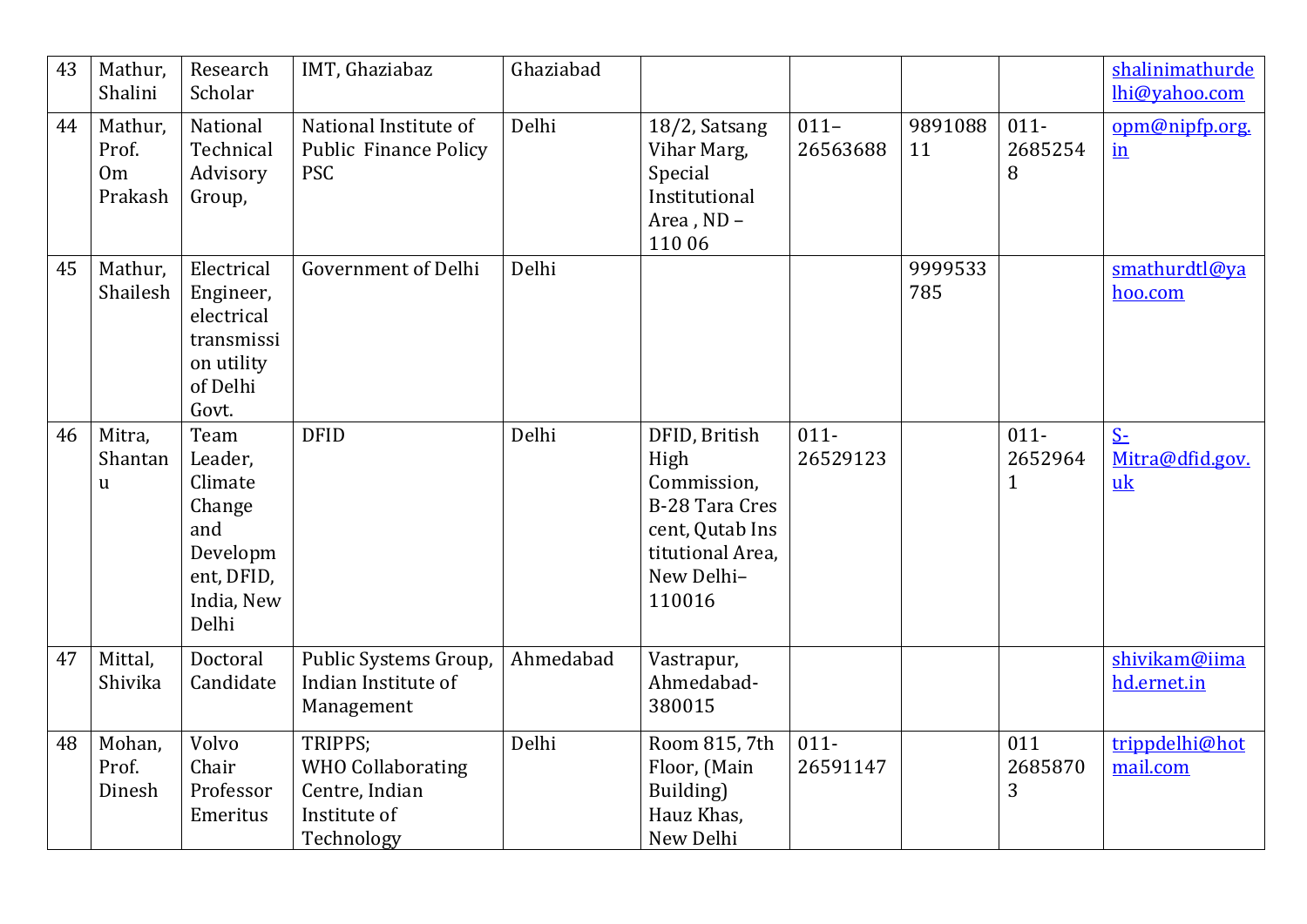| 49 | Mukhop<br>adhyay,<br>Dr.<br>Partha |                                | <b>Centre for Policy</b><br>Research, New Delhi                                             | Delhi     | Dharam Marg,<br>Chanakyapuri,<br>New Delhi -<br>110021 | $011 -$<br>26115273<br>$-76(4)$<br>Lines) | $011 -$<br>2687274<br>6 | pmukhopadhya<br>y@gmail.com,<br>partha@cprindi<br>a.org |
|----|------------------------------------|--------------------------------|---------------------------------------------------------------------------------------------|-----------|--------------------------------------------------------|-------------------------------------------|-------------------------|---------------------------------------------------------|
| 50 | Munshi,<br>Prof.<br>Talat          | Associate<br>Professor         | Centre for Urban<br>Equity; Faculty of<br>Planning and Public<br>Policy                     | Ahmedabad |                                                        | Navrangp<br>ura,<br>Ahmedaba<br>d-380010  |                         | talat@cept.ac.in                                        |
| 51 | Nair, Dr.<br>Valsala               | Director<br>Transport<br>ation | <b>Wilbur Smith</b>                                                                         | Bangalore | 8, 80feet Road,<br>RT Nagar,<br>Bangalore-<br>560032   | 080-<br>39187500                          |                         | vnair@wilburs<br>mith.com                               |
| 52 | Pangotr<br>a, Prof.<br>Prem        | Professor                      | Public Systems Group,<br>Indian Institute of<br>Management                                  | Ahmedabad | Vastrapur,<br>Ahmedabad-<br>380015                     |                                           |                         | pangotra@iima<br>hd.ernet.in                            |
| 53 | Partridg<br>e, Ian                 |                                |                                                                                             |           |                                                        |                                           |                         |                                                         |
| 54 | Patel,<br>Tejal                    |                                | Centre for Urban<br>Equity; Faculty of<br>Planning and Public<br>Policy, CEPT<br>University | Ahmedabad | Navrangpura,<br>Ahmedabad-<br>380010                   |                                           |                         | tejalraj1412@g<br>mail.com                              |
| 55 | Pradhan<br>, Dr.<br>Basanta<br>K.  |                                | <b>IEG</b> India                                                                            | Delhi     |                                                        |                                           |                         | basanta@iegind<br>ia.org                                |
| 56 | Rahode,<br>Shashan<br>$\mathbf k$  | Coordinat<br><sub>or</sub>     | Association for<br>Intelligent<br>Transportation<br>Systems                                 | Delhi     |                                                        |                                           |                         | coordinator@its<br>india.org                            |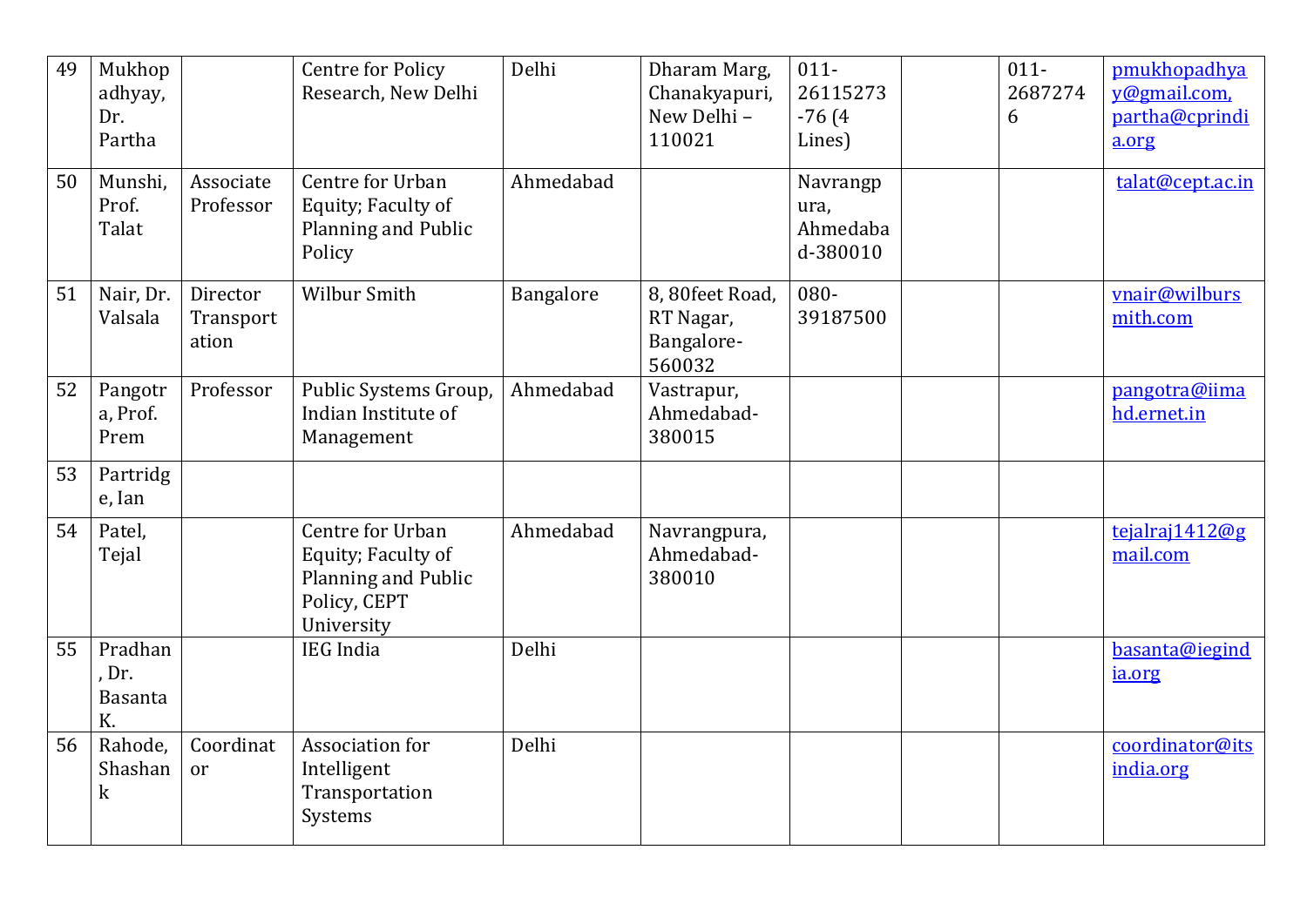| 57 | Rathi,<br>Sujaya                 | <b>CSTEP</b>          |                                                            | Bangalore         |                                                                                                                                                                                                              |                              |                  | sujaya@cstep.in                                                                        |
|----|----------------------------------|-----------------------|------------------------------------------------------------|-------------------|--------------------------------------------------------------------------------------------------------------------------------------------------------------------------------------------------------------|------------------------------|------------------|----------------------------------------------------------------------------------------|
| 58 | Ravi, K.<br>V. N.                | Executive<br>Engineer | Greater<br>Visakhapatnam<br>Municipal<br>Corporation,      | Visakhapatna<br>m |                                                                                                                                                                                                              |                              | 0891-<br>2568545 | commissioner g<br>vmc@yahoo.co.i<br>$\underline{n}$<br>or commissione<br>r@gymc.gov.in |
| 59 | Rogat,<br>Dr.<br>Jorge           | Senior<br>Economist   | <b>Systems Analysis</b><br>Division, UNEP Risoe<br>Centre  | Roskidle          | Technical<br>University of<br>Denmark,<br><b>Risoe National</b><br>Laboratory for<br>Sustainable<br>Energy,<br>Frederiksborg<br>vej 399, P.O.<br>Box 49,<br>Building 142,<br>DK 4000<br>Roskidle,<br>Denmark | +4546775<br>133,<br>46322288 | 4.55E+09         | jorge.rogat@ris<br>oe.dk                                                               |
| 60 | Roy,<br>Trishita                 | Research<br>Associate | Public Systems Group,<br>Indian Institute of<br>Management | Ahmedabad         | Vastrapur,<br>Ahmedabad-<br>380015                                                                                                                                                                           |                              |                  | trishitar@iimah<br>d.ernet.in                                                          |
| 61 | Roycho<br>wdhury,<br>Anumit<br>a |                       | Centre for Science and<br>Environment                      | Delhi             | 41,<br>Tughlakabad<br>Institutional<br>Area, New<br>Delhi, Delhi<br>110062                                                                                                                                   | 011 2995<br>5124             |                  | anumita@csein<br>dia.org                                                               |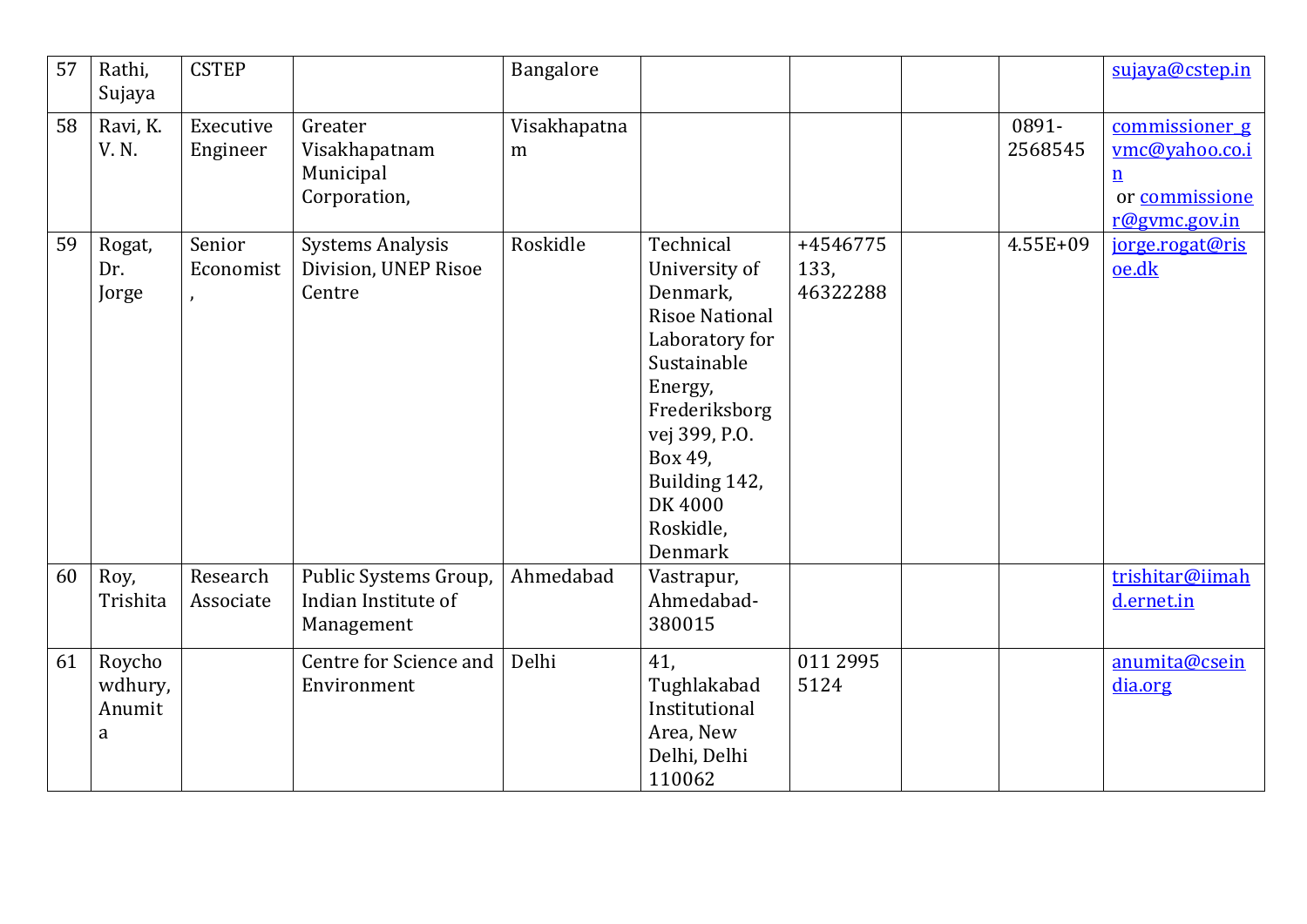| 62 | Sagar,<br>Prof.<br>Ambuj         |                                                                                   | Indian Institute of<br>Technology                | Delhi | Department of<br>Humanities<br>and Social<br>Sciences,<br>Room MS 608B<br>Indian<br>Institute of<br>Technology<br>Hauz Khas<br>New Delhi-<br>110016 | 011<br>26591001                           | 9871746<br>644 |                            | asagar@seas.ha<br>rvard.edu.<br>asagar@hss.iitd.<br>ac.in            |
|----|----------------------------------|-----------------------------------------------------------------------------------|--------------------------------------------------|-------|-----------------------------------------------------------------------------------------------------------------------------------------------------|-------------------------------------------|----------------|----------------------------|----------------------------------------------------------------------|
| 63 | Sharma,<br>Bhanu                 |                                                                                   | <b>Research Information</b><br>Syatems           | Delhi | Zone IV-B,<br><b>Fourth Floor</b><br>India Habitat<br>Centre,<br>Lodhi Road,<br>New Delhi-110<br>003, India                                         | 011<br>24682177<br>$-80$                  |                | 011<br>2468217<br>$3 - 74$ | dgoffice@ris.org<br>$\mathbf{in}$                                    |
| 64 | Sharma,<br>Dr.<br>Chheme<br>ndra | Scientist<br>E-II, Radio<br>and<br>Atmosphe<br>ric<br><b>Sciences</b><br>Division | National Physical<br>Laboratory                  | Delhi | Dr. K. S.<br>Krishnan Road,<br>New Delhi-<br>110012                                                                                                 | $011 -$<br>45609387                       | 9891115<br>910 | $011 -$<br>2572693<br>8    | csharma@mail.<br>nplindia.ernet.in<br>chhemendrasha<br>rma@gmail.com |
| 65 | Sharma,<br>Dr.<br>Subodh         |                                                                                   | Ministry of<br><b>Environment</b> and<br>Forests | Delhi |                                                                                                                                                     |                                           |                |                            | sbodh.kumar@n<br>ic.in                                               |
| 66 | Shikha                           |                                                                                   | <b>Centre for Policy</b><br>Research, New Delhi  | Delhi | Dharam Marg,<br>Chanakyapuri,<br>New Delhi-<br>110021                                                                                               | $011 -$<br>26115273<br>$-76(4)$<br>Lines) |                |                            |                                                                      |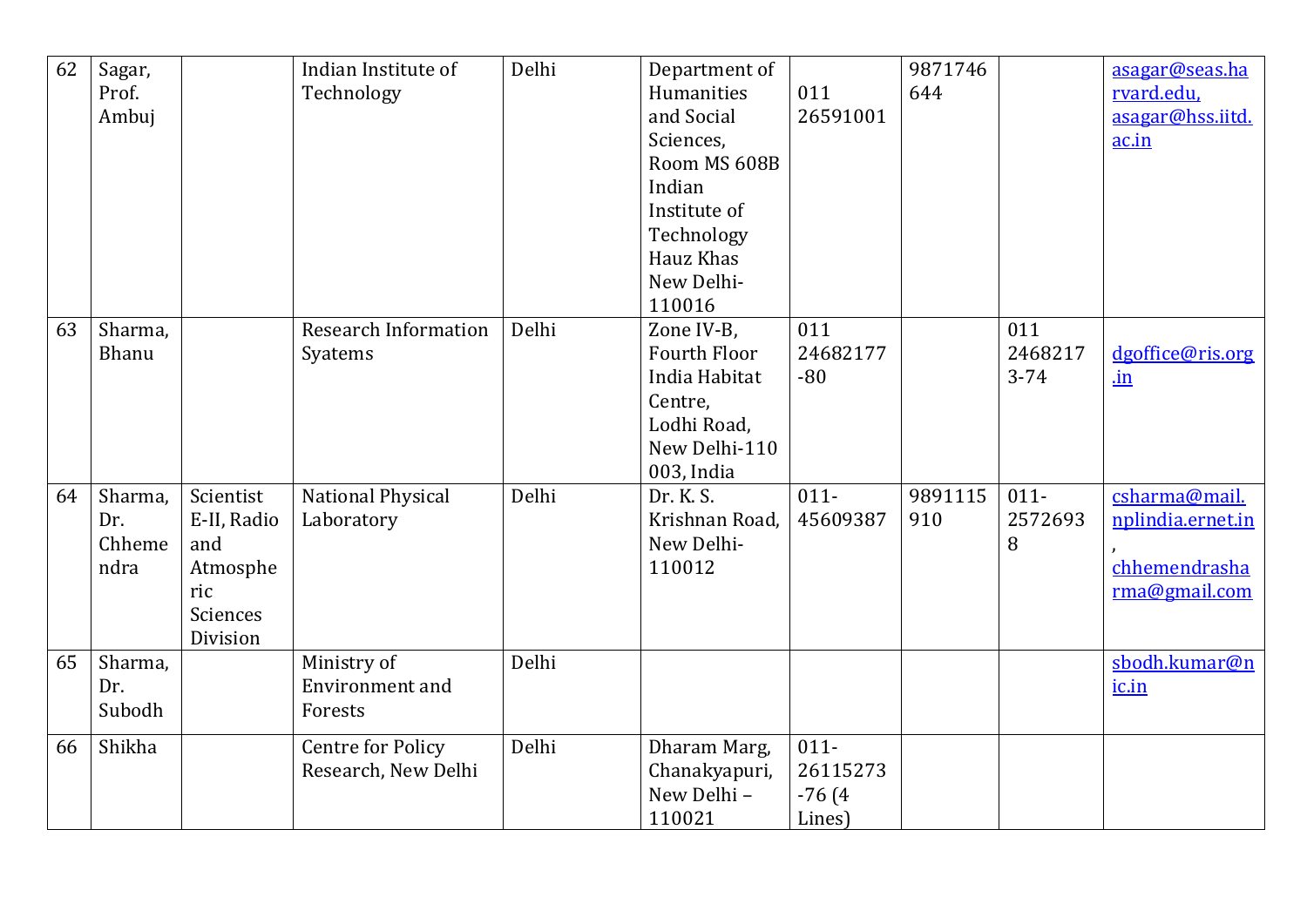| 67 | Shreeni<br>vas, Dr.<br>Ashok   | Programm<br>e Director                                      | Parisar                                                    | Pune      | Yamuna ICS<br>Colony,<br>Ganeshkhind<br>Road, Pune,<br>Maharashtra<br>411008                         | $020 -$<br>25512122                 |                |                         | ashok.sreenivas<br>@gmail.com,<br>ashok@parisar.<br>org |
|----|--------------------------------|-------------------------------------------------------------|------------------------------------------------------------|-----------|------------------------------------------------------------------------------------------------------|-------------------------------------|----------------|-------------------------|---------------------------------------------------------|
| 68 | Shukla,<br>Prabhu<br>N.        | Director<br>Operation<br>& BD                               | <b>DFCC</b>                                                | Delhi     |                                                                                                      | $011 -$<br>23454630                 | 9958590<br>992 |                         | pnshukla@dfcc.<br>$\frac{\text{co.in}}{\text{co.in}}$   |
| 69 | Shukla,<br>Prof. P.<br>R.      | Professor                                                   | Public Systems Group,<br>Indian Institute of<br>Management | Ahmedabad | Vastrapur,<br>Ahmedabad-<br>380015                                                                   |                                     |                |                         | shukla@iimahd.<br>ernet.in                              |
| 70 | Singal,<br><b>B.I.</b>         | Director<br>General                                         | Institute of Urban<br>Transport                            | Delhi     | Room No- 203,<br>G-Wing,<br>Nirman<br>Bhawan<br>Annexe<br>Maulana Azad<br>Road, New<br>Delhi-110 011 | $011 -$<br>23063498                 |                |                         | iutindia@gmail.<br>com                                  |
| 71 | Singh,<br>Dr. Anil             | Transport<br>Planning<br>and<br>Environm<br>ent<br>Division | <b>Central Road</b><br>Research Institute                  | Delhi     | P.O CRRI Delhi<br>Mathura Road<br>New Delhi<br>110020                                                | $011 -$<br>26921830                 | 9899948<br>444 | $011 -$<br>2684594<br>3 | anil.crri@nic.in,<br>anilsingh1234@<br>gmail.com        |
| 72 | Singh,<br>Dr.<br>Inderjee<br>t | Senior<br>Manager,<br>Sustainabi<br>lity FAS                | PricewaterhouseCoop<br>ers Pvt Ltd                         | Gurgaon   | Building No.<br>10, 17th Floor,<br>Tower-C, DLF<br>Cyber City,<br>Gurgaon-<br>122002                 | 0124<br>3306000,<br>0124<br>3306353 | 9871894<br>089 | 0124<br>3306999         | inderjeet1.singh<br>@in.pwc.com                         |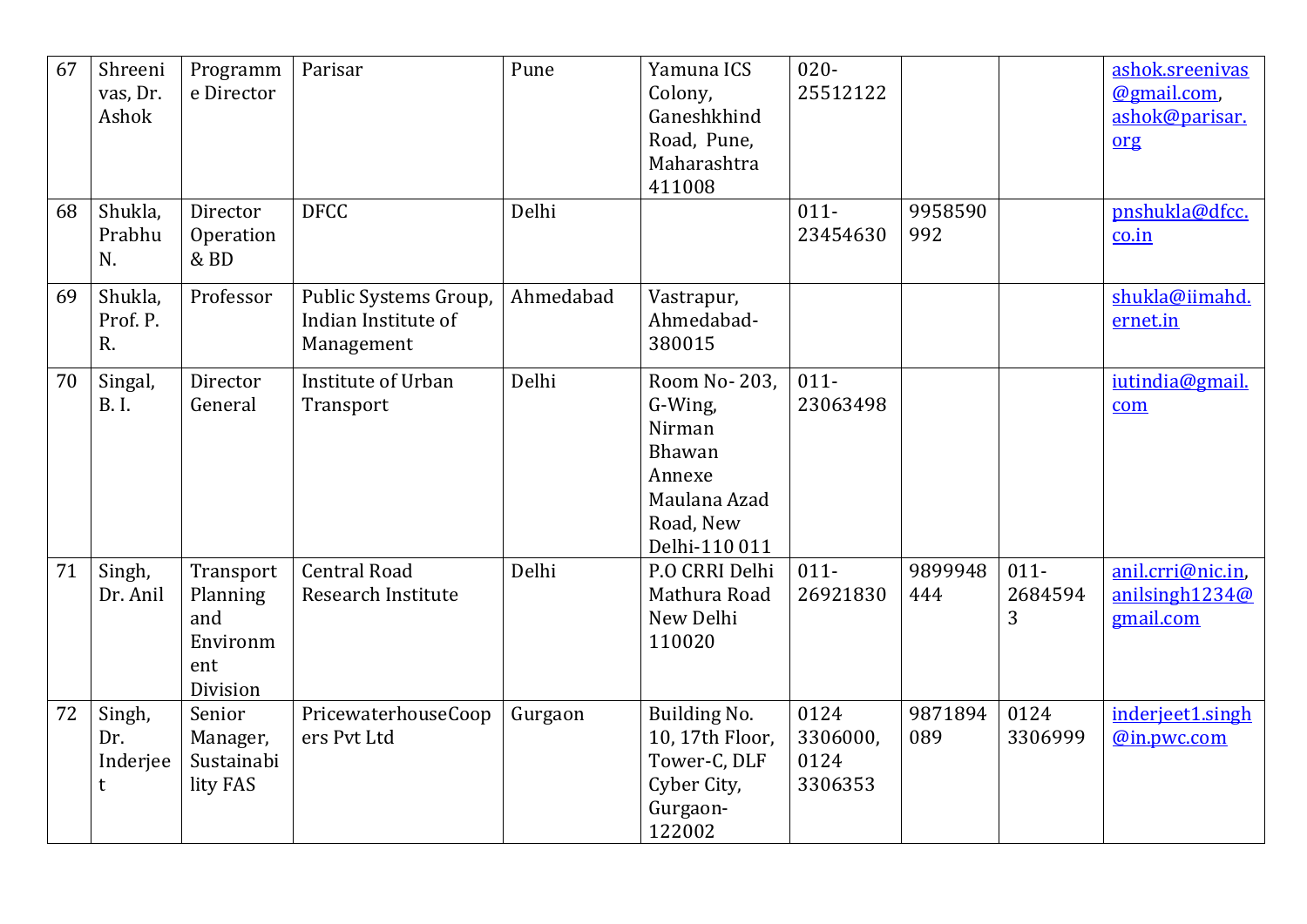| 73<br>74 | Singh,<br>Dr.<br>Manoj<br>Singh,<br>Shailesh<br>K. | Advisor<br>(Transport<br>Joint<br>Secretary,<br><b>UT</b> | Planning Commission,<br>Government of India<br>Ministry of Urban<br>Development,<br>Government of India | Delhi<br>Delhi | Room No. 356,<br>Yojana Bhavan,<br>Sansad Marg,<br>New Delhi -<br>110001<br>Nirman<br>Bhawan,<br>New Delhi                                   | 011<br>23096673,<br>011<br>26261364<br>011<br>23061558 |                |                         | manoj.singh04<br>@nic.in<br>shaileshksingh<br>@gmail.com |
|----------|----------------------------------------------------|-----------------------------------------------------------|---------------------------------------------------------------------------------------------------------|----------------|----------------------------------------------------------------------------------------------------------------------------------------------|--------------------------------------------------------|----------------|-------------------------|----------------------------------------------------------|
| 75       | Singh,<br>Tanaya                                   | Manager                                                   | Rapid MetroRail<br>Gurgaon Ltd                                                                          | Gurgaon        | Second Floor,<br>Ambience<br>Corporate<br>Towers,<br>Ambience<br>Island,<br>National<br>Highway #8,<br>Gurgaon-<br>122001,<br>Haryana, India | 95124471<br>6259                                       |                | 9512404<br>716225       |                                                          |
| 76       | Singla,<br>Siddhar<br>th                           | Advocate                                                  | <b>Central Law Agency</b>                                                                               | Delhi          | N-217, Greater<br>Kailash-1, New<br>Delhi-110048                                                                                             | 011<br>29243834                                        | 9818392<br>800 | 011<br>2923221<br>6     | sidsinglaus@ya<br>hoo.com                                |
| 77       | Sivaram<br>akrishn<br>an, Prof.<br>K <sub>C</sub>  | Chairman                                                  | <b>Centre for Policy</b><br>Research, India                                                             | Delhi          | Dharam Marg,<br>Chanakyapuri,<br>New Delhi -<br>110021                                                                                       | $011 -$<br>26115273<br>$-76(4)$<br>Lines)              |                |                         | kcsrkrish@gmai<br>l.com                                  |
| 78       | Thukral,<br>K.L.                                   | Senior<br>Research<br>Fellow                              | Asian Institute of<br>Transport<br>Development                                                          | Delhi          |                                                                                                                                              | $011 -$<br>26156294<br>$,011-$<br>26155310             |                | $011 -$<br>2615629<br>5 |                                                          |